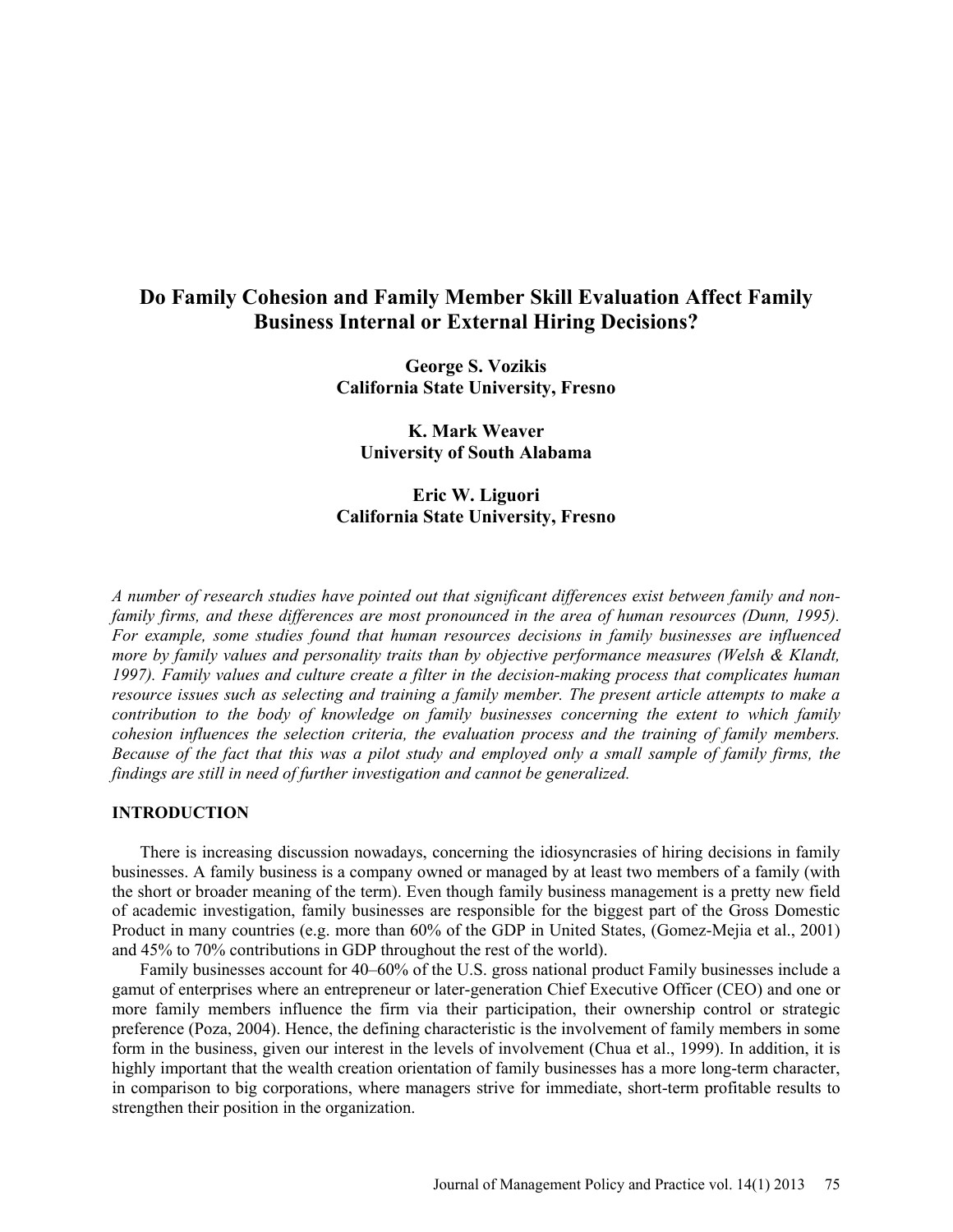Many researchers have looked into issues inherent in family business, like succession of business and balancing familial with professional expertise through the business perspective, and most have eventually realized that the element of psychological underpinnings of family dynamics is very important. First, as a team which sees itself as such and seen by others as an intact social entity embedded in one or more larger social systems (Cohen and Bailey, 1997); as an organization bound for transition (Dyer, 1986); and continuously facing challenges (Rosenblatt et al., 1985). According to Hoover  $\&$  Hoover (1999), the greatest threat to the continued survival and success of any family business is not so much linked to external factors like technology, customers, and competitors, but rather inextricably associated with the relationships among family members. In a study investigating family business networks.

Alizadeh (1999) found that family interests tend to have a strong impact on the operation of family business and unique problems may arise, as the relationships between family members are not always smooth. Similarly, Benson et al., (1990) attributed errors made in family firms to the excessive influence of the family subsystem on the business. Other researchers also focus much attention on the impact of family relationships on family businesses especially as it relates to issues of leadership and future growth (Ward, 1987). As a result, within the family domain itself, the family relationship is examined, not because the business problems of family firms are so different from those faced by non family businesses, but rather because "family business is the business of relationships" and "relationships are at the heart of family business" (Hoover & Hoover, 1999, p. 1).

Since relationships are so critical for the health of a family firm, it is obvious that seeking the appropriate people to staff newly created positions is a challenging job for any company in the growing stage. What is considered a common occurrence in family businesses is the assignment of managerial positions to family members. In this way, the family firm believes it can gain certain advantages, namely, high level of trust, easy communication channels, but most importantly integrated family values (Rose, 2000). However, when there are no suitable family members available, the family firm decision makers cannot help but resort to outsiders in their attempt to select the best leaders for their businesses (Ding  $\&$ Lee, 2008; Deloitte & Touche Survey, 1999). This lack of availability of suitable family members is not only caused by the absence of skillful family members, but it is also due to their different career plans and aspirations. Hence, in many circumstances, quite a few family businesses hire a non-family manager to lead the company and augment the skills and interests held by the family members (Keyt et al., 2007).

Most of the literature regarding the abilities of family members is focused mainly on the abilities of an effective successor in the family business. Identifying these qualities during the succession process allows the family firm the opportunity to select an effective leader who is capable of rejuvenating the business in the future after the incumbent leaves office (Ibrahim et al., 1999; Ward, 1987). Indeed failure to plan for succession has been cited as a fundamental human resource problem as well as the primary cause for the poor survival rate of family firms (Handler, 1994; Dyer, 1986; Ibrahim, et al., 2004). As a matter of fact, family firm top executives have an average tenure of 24 years which is twice the average observed in widely owned companies, precisely because of either failure to plan succession or the absence of a suitable successor (Beckhard  $&$  Dyer, 1983). Empirical results from these studies suggest that there are three factors that are critical to an effective human resource strategy concerning the selection process of a successor. These include the successor's capacity to lead, his or her managerial skills and competencies, and the willingness and commitment of the successor to take over the family business and to assume his or her leadership role.

What is more, it seems that the evaluation criteria for family members are either changed very much or at least loosened considerably in comparison with the corresponding evaluation criteria for non-family members. Pollak (1985) argues that certain dangers are associated with this attitude of family businesses suggesting that "nepotism may prove a serious problem for the family firm." Similarly, Barach et al. (1988) conclude that after all, in many circumstances choosing a family insider may be against the interest of firm's shareholders.

Hence, hiring decisions in family businesses involve significant implications for the business, as well as for the social environment in which it operates. For this reason, it is of high importance to investigate how family businesses recruit individuals and then assign them to managerial positions. In this study, we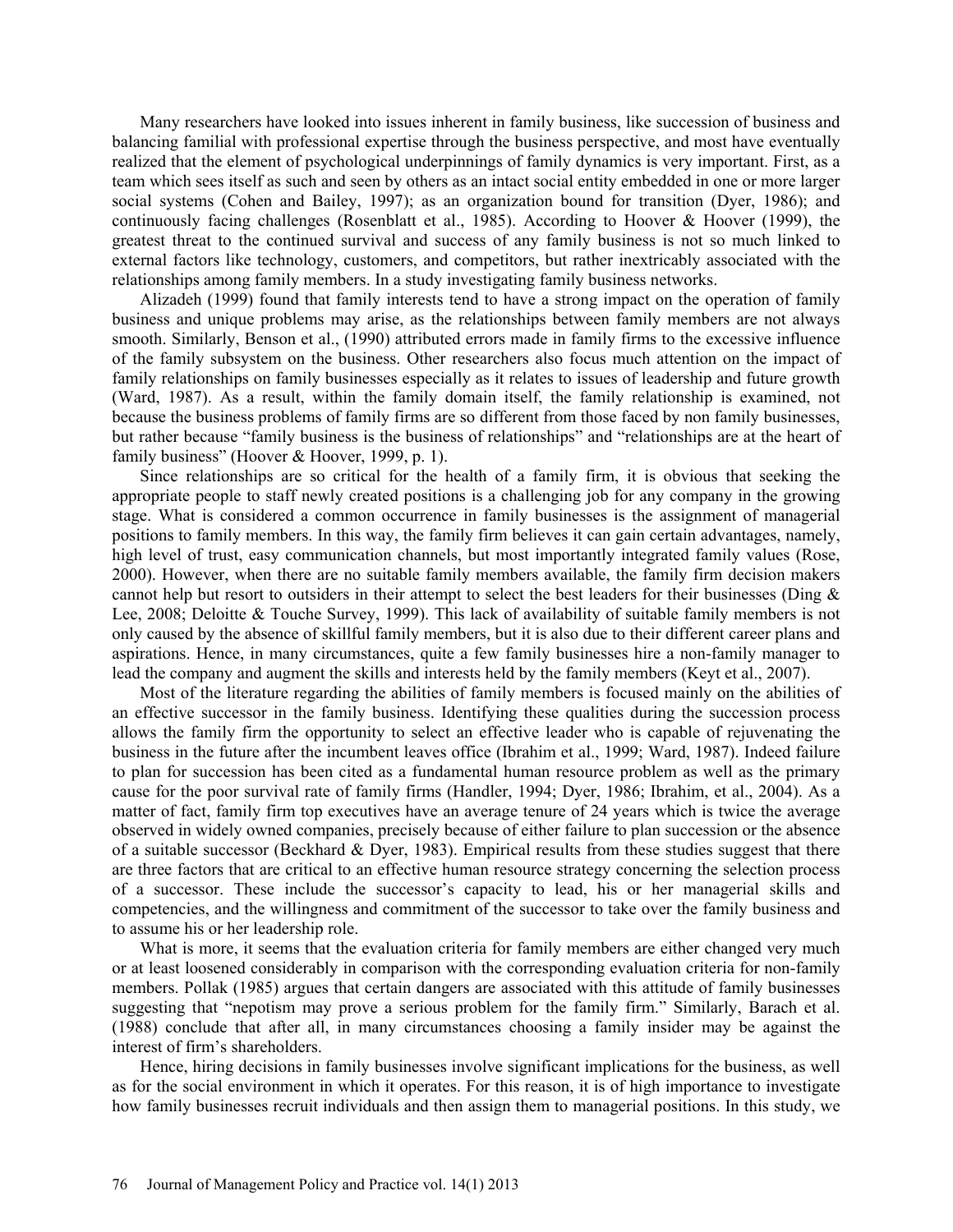intend to address this limitation of current research, by developing a conceptual model of hiring orientation linked to the level of family cohesion and skill evaluation of family members as potential managerial material for the company.

More specifically, we intend to investigate in what way this relationship affects the evaluation of skills and subsequently the specific hiring decisions in family businesses, as well as the training process for the development of those skills among family members. Furthermore, our research aims to further investigate the implications of family cohesion concerning the techniques used by family businesses for the training and evaluation of family members. Our objective is to reach certain conclusions regarding the reasons for an internal vs. an external hiring decision and vice versa. To achieve this goal, we operationalized our conceptual framework by conducting a pilot empirical study with a sample of 10 family firms through a semi-structured interview process.

## **THE IMPORTANCE OF FAMILY COHESION**

The key element of a family system that usually has the strongest influence on the operation of business is the social ties among family members (Aronoff & Ward, 1995; Pollak, 1985). Amundson (1997) stated that "family relationships may not appear to be too important to the success of a family business until you witness the unraveling of a great organization due to family bickering, backbiting or outright conflict". Family cohesion therefore, refers to the degree of closeness and emotional bonding experienced by the members in the family (Olson et al., 1988). There are four levels of cohesion (ibid): (1) disengaged (very low); (2) separated (low to moderate); (3) connected (moderate to high); and (4) enmeshed (very high).

In the balanced levels of cohesion (separated and connected), individuals are able to be both independent from and connected to their families. More specifically, in a separated family system, there is some emotional separateness, but there is still time spent together for joint decision making and mutual support. As for a connected family system, time being together is deemed more important than time spent alone and there is emotional closeness and loyalty in it. At the extremes or unbalanced areas of cohesion, family members have either limited commitment to their family (disengaged systems) or limited independence within the family (enmeshed systems) (Olson, 1988).

The conflict between family relationships and family business has been associated with various different psychological outcomes. These include job satisfaction, team satisfaction, and organizational commitment (Burke et al., 2006). Many individuals have encountered the effects of the conflict between work and family domains on work and non-work related attitudes and behaviors (Wiley, 1987; Zedeck, 1992) and this population includes those who work in a family business (Dumas, 1990). Consequently, some family businesses may not allow family members; some may employ family according to certain rules; and others may freely employ them (Whiteside & Brown, 1996).

In highly cohesive families, parents spend a considerable amount of time discussing their future expectations and plans with their children (Olson et al., 1988). This particular kind of communication fuels the children's desire to fulfill their parental dreams of prolonging the life of the business, by passing the torch to the children. This overtly manifested desire coupled with a high degree of parental loyalty enhances the children's commitment to the family business organization.

Job satisfaction is the degree to which an individual has a positive, affective orientation toward his or her role at work (Hackman & Oldham, 1980). The interrelated variables of job satisfaction are organizational characteristics, job task characteristics, and worker characteristics (Poulin, 1994). When individuals experience more conflicts between their roles in the work and family domains, their level of job satisfaction decreases (Wiley, 1987). High cohesion suggests that the family has the ability to maintain distinct boundaries between family and business (Olson et al., 1988; Rosenblatt et al., 1985). Hence, a family with high cohesion minimizes the possibility of transferring family problems and strains into the business, which in turn may affect job satisfaction.

Greater cohesion also nurtures an increased loyalty to the family. It is believed that a high degree of loyalty brings about a feeling of responsibility to look after family assets and decreases the possibility of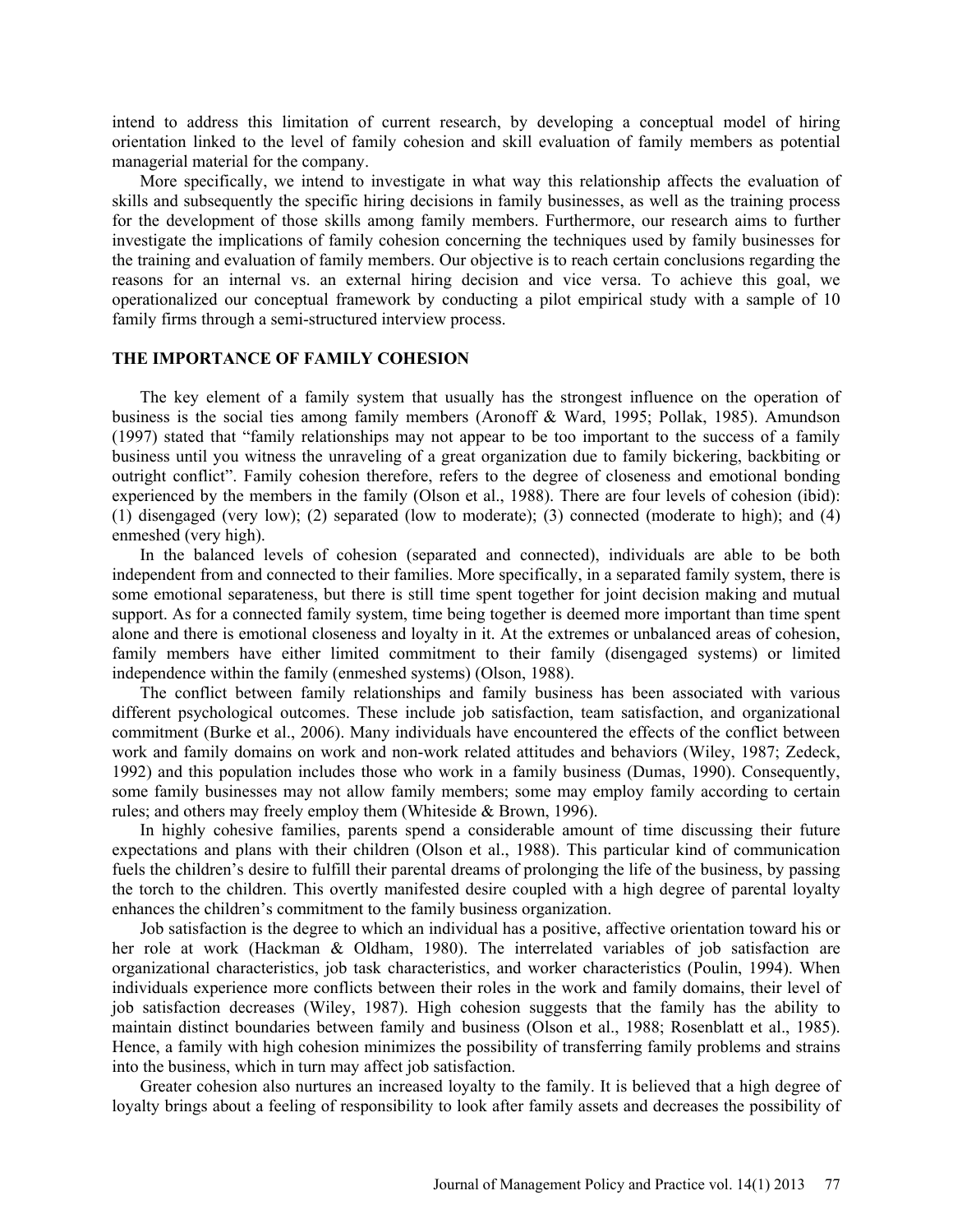leaving the family business. Furthermore, according to Olson et al. (1988), family members in highly cohesive families tend to unite together in times of distress. Nevertheless, in a study of Scottish family enterprises (Dunn, 1995), it was found that good family relationships were only one criterion for a successful family business, because the family system is so closely and intimately interconnected with the business system that one system cannot change without affecting the other system (Kepner, 1991).

## **ABILITIES OF FAMILY MEMBERS**

If the owner-manager trusts that the family member knows the business well, has confidence in his/her integrity and ability to manage the family business, can deliver good business results, and if he believes that the family member has the best interests of the family business at heart, the business is more likely to remain profitable and stakeholders will be more satisfied with the selection of a family member. One should view the owner-manager's trust in the family member's abilities and intentions to manage the business, in relation to the external preparation level of the family member. No matter how well educated the successor is, if he cannot be trusted by the owner manager to be honest and make decisions in the best interest of the business, the family firm's future will be at risk.

The mechanism that may lead to trust a family member's abilities in a specific family business, may not work in another. Sometimes, family perceptions become more positive over time, as they perceive the accomplishments and external recognition of the family member. An owner-manager may consider few years' tenure within the business as necessary to develop trust in the family member's abilities, while another may regard education as a more critical ingredient. Family members can be entrusted to manage small departments or projects within the family business. This way they are allowed to illustrate their abilities in a climate, where mistakes are tolerated. For some family business owners, the way the family member deals with other family members may be an even more important factor in determining their trust level.

One mechanism that could be used to help the newly employed family members in the company to ascertain whether their abilities will fit in the needs and requirements of the business, and assist them in making an informed career choice, is open communication between the owner-manager, the new family member and other family members. During these discussions, owner-managers could convey their feelings about the values of the business and how they see the future role of the family member in dealing with the family business. It is obvious that if family members share the same values and show mutual respect to each other satisfaction will be higher, and the transition will be handled more effectively (Dyer, 1986; Morris et al., 1997).

Trust must be built among family members and everyone should clearly identify, acknowledge and accept their roles in the business as well as in the succession process through positive communication, and unmistakably know "what's in there for them" in terms of personal gains in exchange for their support, so conflicts and rivalries that may affect the succession effort negatively are avoided. It is quite obvious that a positive relationship exists between good relations and communication and satisfaction with/and the overall effectiveness of the succession process.

Another way for family members to enhance the owner-manager's trust in their abilities, is first to prove themselves inside or sometimes outside the family business. The successor's appropriateness and preparation depends on a number of variables that are easily measurable and refer to the knowledge, skills and overall grounding of the successor (Kets De Vries & Miller, 1987; Morris et al., 1997). It is the owner-manager's responsibility to help the family member build authority, both in the family and in the business, and to create an environment conducive to experimentation and forgiving of errors after these errors have been corrected and have served as important lessons. This will go a long way in developing the family member's self-confidence and managerial autonomy. Overall, three elements are critical for integrating an effective new family member in a family business beyond mere on-the-job training: leadership attributes, management skills and competencies, commitment to the family firm, and respect and understanding of family members and non-family employees (Pyromalis et al., 2006).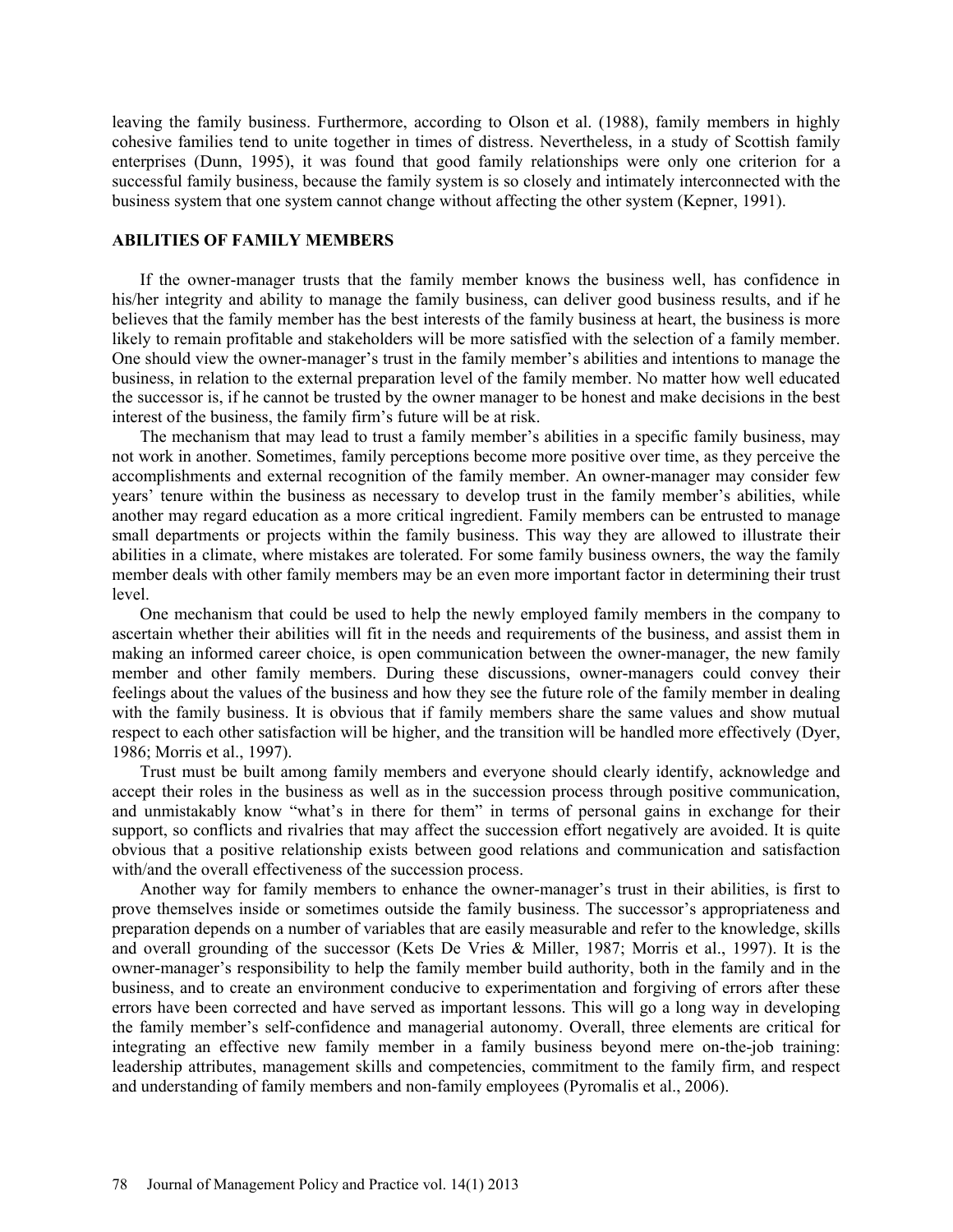#### **EVALUATING FAMILY MEMBERS' SKILL LEVELS**

What is broadly considered as an adopted policy in family businesses is the discriminatory evaluation between family and non-family members' skills. This is due to several factors. On the one hand, family members are believed to be trustworthy and are expected to remain loyal even under difficult circumstances. Hence, theoretically, their commitment, motivation and propensity for hard work are taken for granted, based on family links and long-standing interpersonal relationships (Matlay, 2005). On the other hand, non-family employees are mostly perceived as "assets on legs" and considered liable to walk away or be poached by external agents. In practice, however, owner-managers' expectations for productive performance of family members are often proved unrealistic. Furthermore, family members are considered by owner-managers more suitable for the executive positions. According to a recent study the majority of them, claimed that employing relatives in their businesses would generally have a mitigating effect upon both current and future managerial and supervisory skill shortages (Matlay, 2005).

There are also issues relating to motivation and interest. Family members are mostly expected to comply with an owner-manager's choices and desires. In the case of non-family employees, unlike the family employees, there may be a need for the use of various incentives, including modest financial inducements or productivity-related bonuses. Finally, owner-managers also pay a great deal of attention to the personality characteristics of potential employees. In case when two people are pretty close in qualifications, they most likely always choose character over competency because character is what is going to see you through.

It is clear however, that as far as family members are concerned, the official business hiring processes are loosened and informal approaches are adopted when owner-managers are faced with the difficulties in defining a distinct dichotomy between business and family relationships in their hiring practices, and most would confess that this issue often results in conflicting and negative outcomes such as lack of formality in written job descriptions, fixed compensation plans, formal employee performance reviews, and regular meetings (Harveston et al., 1997).

#### **TRAINING FAMILY MEMBERS**

As evidenced by the previous discussion above, the selection, compensation, appraisal, and training practices of family firms reveal the level of overlap between the family and the business identities (Lansberg, 1983). The number of family members employed by the business, the levels at which they work, how they are hired, and how they are compensated, evaluated, and trained are critical indicators of location on a family business cohesion continuum. The weight given to family membership, particularly for higher level managerial positions, and the investment allocated for corresponding training, provides insight on permeability of the family–business boundary. Having people common to both realms provides for cross-fertilization, and the presence of family members in key positions allows control over decision making, enabling uniformity between family and business values and systems (Astrachan et al., 2002).

Using Shanker and Astrachan's (1996) classification of family involvement, the level of integration and training carried out will be high in firms with considerable family involvement, medium in firms with some family involvement, and very low in firms with little direct family involvement. As a result, ownermanagers in family businesses perceive training in two distinct ways depending on whether they address a family or a non-family member. On the one hand, the training of family members is considered as an investment with medium and long-term returns for the business. In addition, training techniques that concern family members have also a career development orientation, trying to satisfy not only the business needs but also the needs, expectations and ambitions of family members themselves (Matlay, 2005). On the other hand, the training of non-family members is viewed strictly in terms of firm-specific needs. Thus, training requirements are approached in accordance with actual or short-term organizational needs and not as a crucial element of medium or long-term organizational strategy.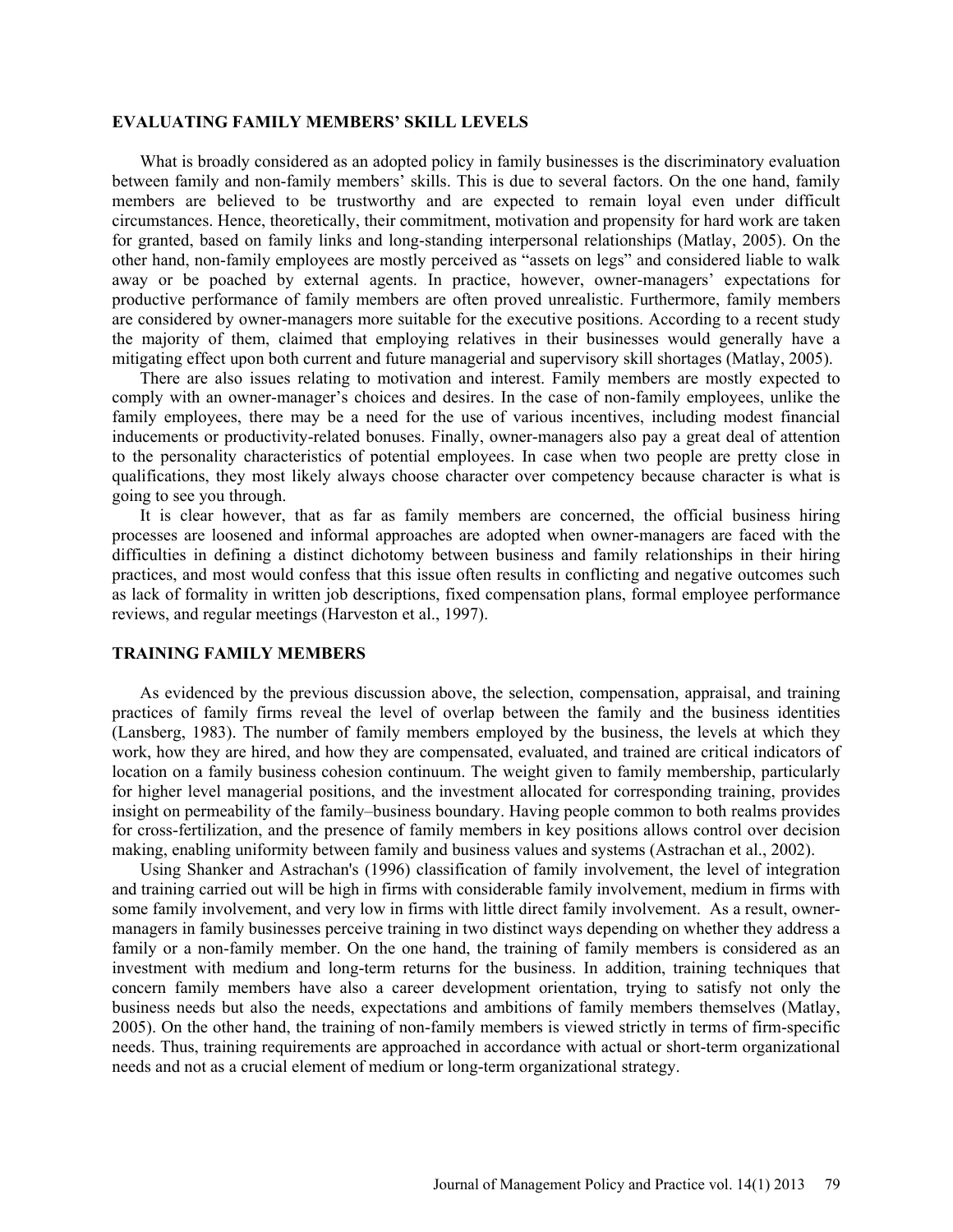#### **CONCEPTUAL MODEL**

With few exceptions (e.g., Ding & Lee, 2008) there has not been a theoretical framework available in the literature to date that considers how family cohesion influences hiring decisions. Specifically, Ding and Lee (2008) related family cohesion with exigencies of environmental uncertainty labelling family cohesion the "invisible hand behind hiring decisions of family firms." But how does family cohesion influence the evaluation of the skills and abilities of family members, as potential managers, who are not necessarily successors to the incumbent family patriarch or matriarch, and how does this evaluation affect hiring decisions of family or non-family members in family businesses? In other words, given the level of intensity of these two variables and the corresponding results from their interaction, would the firm prefer hiring internally or externally?

In this article, we attempt to present a model of the family business that describes the relationship and interaction among hiring decisions, family cohesion and abilities of family members. Our aim is to investigate whether the hiring decisions of a family firm, taking in account the family cohesion and the evaluation of the level of abilities of family members are unique influencing factors.



# **FIGURE 1 PROPOSED CONCEPTUAL MODEL**

When a cohesive family enterprise has an adequate number of qualified adults, the family entrepreneur is more likely to fill positions with family members, assuming that the candidates are interested in joining the family firm. This factor has also been cited by the literature as very important (Barry, 1975; Goldberg & Woolridge, 1993; Morris et al., 1997). It seems that the willingness to participate and be considered for employment in the family firm depends on three main variables: commitment to the family; the maturity of the individual, and finally; the degree of responsibility exhibited by the family member prospective employee. The stronger these three variables are, the stronger the family member prospective employee's willingness to enter the family firm.

The advantages of hiring from the family also include easier and better communication, training future successors, flexible compensation and high level of trust between employer and employees (Rose, 2000).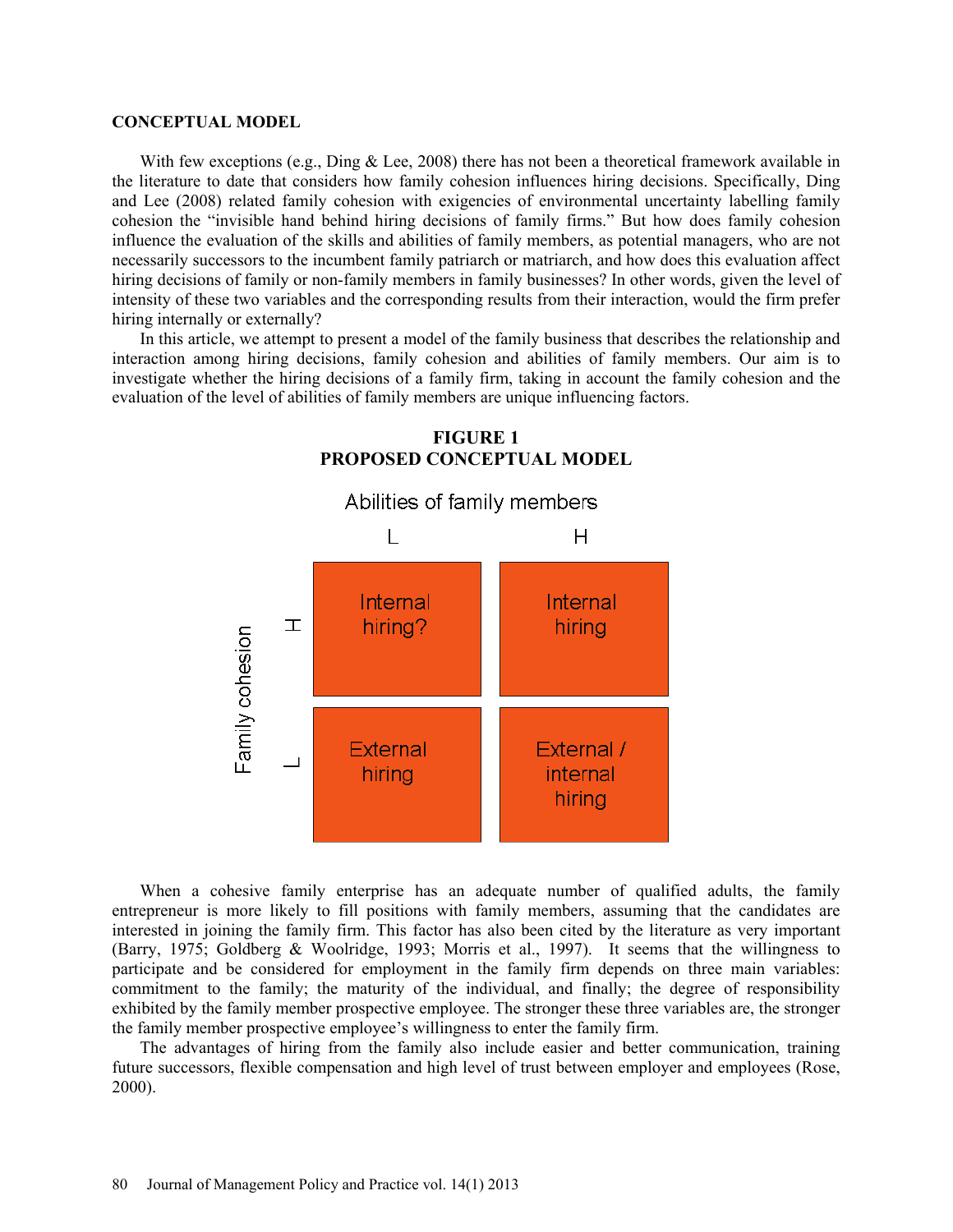*Proposition 1: When family cohesion is high and family members have been evaluated as having a high level of abilities, family firms are more likely to hire family members.* 

When family cohesion is low and the family does not have many qualified adults, the family entrepreneur is more likely to look for talents outside the company. The viability and the continuation of the family firm depend on the effectiveness of all employees. So external hiring is the only way for the long term wealth of the family firm. Additionally, managers-owners do not feel 'obliged' to hire internally as there is conflicts among family members.

*Proposition 2: When family cohesion is low and family members have been evaluated as having a low level of abilities, family firms are more likely to hire non family members.* 

What needs further investigation is what happens when family cohesion is high but there is lack of talented adults in the family. The owner is usually heavily influenced in that particular decision by other family members and it is difficult for him to reject a prospective family member employee, as this may provoke family conflicts, and the general assumption and presumption would be that the family firm may choose internal hiring as any external hiring will jeopardize the family cohesion which is of primary importance for the family members. However, two aspects of family culture based on the Circumplex Model of Marital and Family Systems are particularly salient in this regard: family cohesion and flexibility (Olson & Gorall, 2003).

Family cohesion as mentioned earlier, pertains to the emotional bonding among family members ranging from enmeshed/overly connected, to very connected, to connected, to somewhat connected to disengaged/disconnected. In addition to emotional bonding, other dimensions of cohesion that may complicate the external or internal hiring decision involve boundaries, coalitions, time, space, friends, decision making, interests, and recreation. Because integration enables additional connectedness, business families that tend to be overly connected will likely integrate family and business more than those that are on the other end of the cohesion anchor, and therefore an internal hiring decision may be made regardless of the low level of ability exhibited by the prospective family member employee.

Family flexibility, another cultural dimension, refers to the degree of change allowed in its leadership, role relationships, and relationship rules. Flexibility refers to the "when" of a boundary—the degree to which an individual is adaptable to when a particular role or domain is invoked. For example, a family business owner is typically able to perform some tasks for the company business even during what are traditionally non-business hours (weekends, late at night, etc.), thereby having role flexibility. Families can range from overly flexible/chaotic, to very flexible, to flexible, to somewhat flexible, to rigid/inflexible. Arguably, rigid family cultures are more likely to segment, whereas more flexible families are likely to have highly permeable boundaries and integration between family and business, and therefore, an external hiring decision may be made because of the perceived low level of ability exhibited by the prospective family member employee.

# *Proposition 3: When family cohesion is high and family members have been evaluated as having a low level of abilities, family firms are more likely to hire family members if family flexibility is low, and more likely to hire non-family members if family flexibility is high.*

What is more complex is the behavior of the family firm considering an external or internal hiring decision, when family cohesion is low but family members do have high level of abilities. The general assumption and presumption would be that the family firm may choose either depending on the existing business environment, job description of the position and family relationships. However, as we have seen earlier, within the family business context the two relevant identities and domains (the family and the business), can be segmented or integrated to different degrees. Family businesses can be arrayed on a continuum anchored by high segmentation of family and business identities and domains, a state that resembles a nonfamily business, to high integration and very strong family cohesion.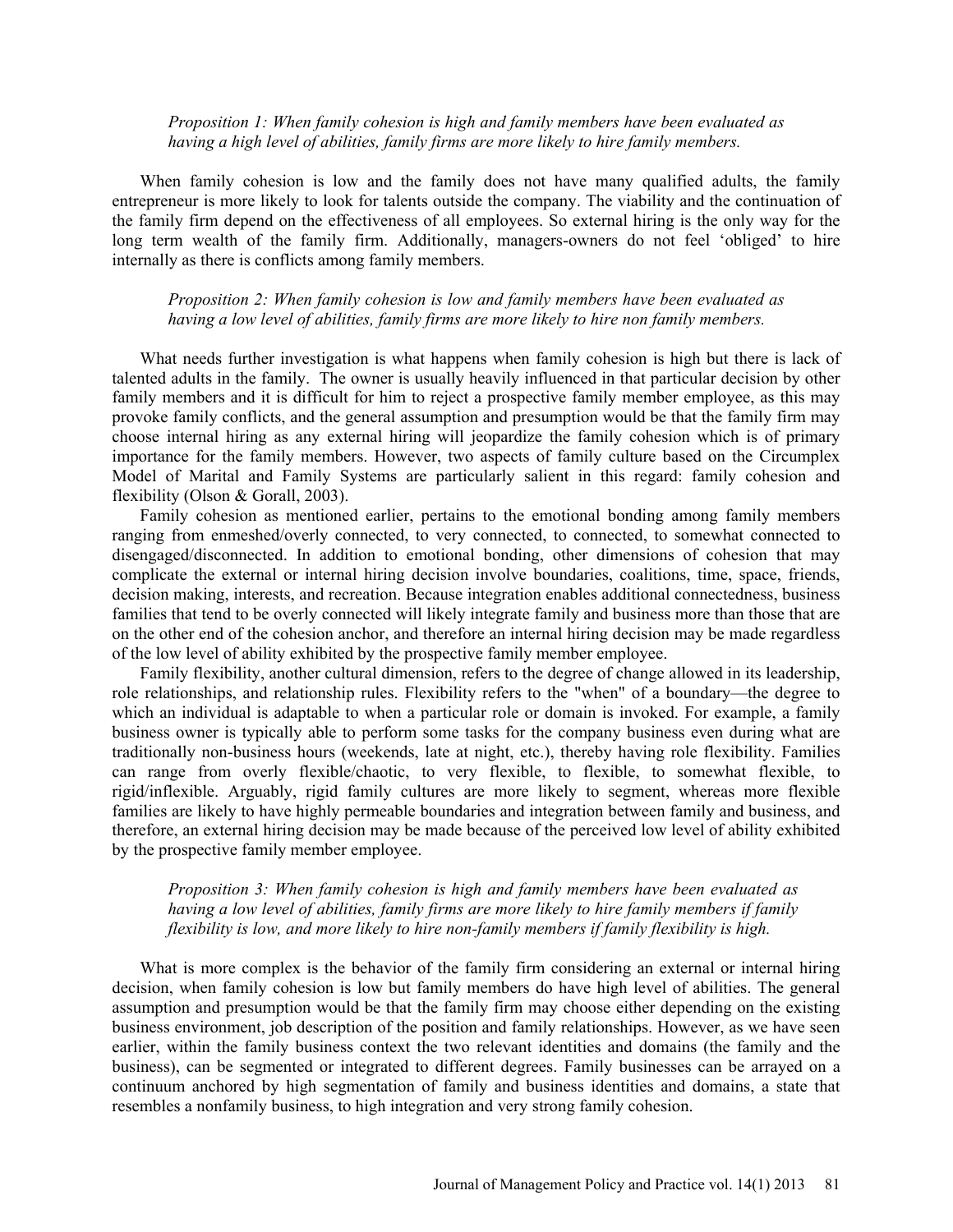This is manifested in several observable means: association between the family and business image, culture, personnel, ownership/governance, contractual relations with family, and the relationship between family and business finances. In addition to these factors being manifestations of a current state of integration, these factors can be consciously manipulated in order to create and maintain the desired level of domain integration. While these dimensions are not exhaustive, based on the integration of the work– family boundary literature (Nippert-Eng, 1996, pp. 149–55) and the family business literature (e.g., Lansberg, 1983; Tagiuri & Davis, 1996) they are representative of the characteristics that denote the degree of integration between the family and business domain identities. The permeability of boundaries, along with the degree of contrast in identities, determines the extent to which a given pair of roles or domains is segmented or integrated (Ashforth et al., 2000; Rau & Hyland, 2002).

Permeability refers to the "what" of a boundary—the degree to which a role allows elements of another role to integrate and assimilate with it. For example, an individual bringing his or her child to work, a person working in the same office as his or her spouse, or someone working at home are all signs of permeable work–home boundaries. Inflexible and impermeable role boundaries tend to be associated with high contrast in identities between roles because there are very few avenues for the values and beliefs of one role to influence the other, thereby promoting "thick" boundaries or highly segmented roles (Ashforth et al., 2000). Conversely, highly flexible, permeable boundaries enable low contrast between sets of roles and thereby foster "thin boundaries" or more integration.

*Proposition 4: When family cohesion is low and family members have been evaluated as having a high level of abilities, family firms are more likely to hire non-family members, when family and business boundary permeability is low, and hire family members when family and business boundary permeability is high.* 

# **PILOT STUDY RESULTS**

In order to test our model we undertook a pilot study to empirically test our conceptual model. To that effect we conducted semi-structured interviews with authorized individuals from ten Greek family firms, each of whom had expressed an interest in participating and responding to our questions. The questionnaire had a rather open-ended personal interview format aiming at gathering as much qualitative data with regards to the hiring decisions of those Greek family firms. Our pilot study participants represented a wide range of industries and markets, such as, construction, chemicals, cosmetics, retail clothing, and tourist services. Their size, in terms of number of employees, ranged from 13 to 51 employees and in most of the firms majority ownership allowed the respondent to make the hiring decisions. Table 1 presents the frequency distribution of the pilot research sample in terms of total employees, number of family members working for the company, number of non-family members that have been hired in managerial positions, and finally the stage of the firm's development expressed as the generation involved in the company.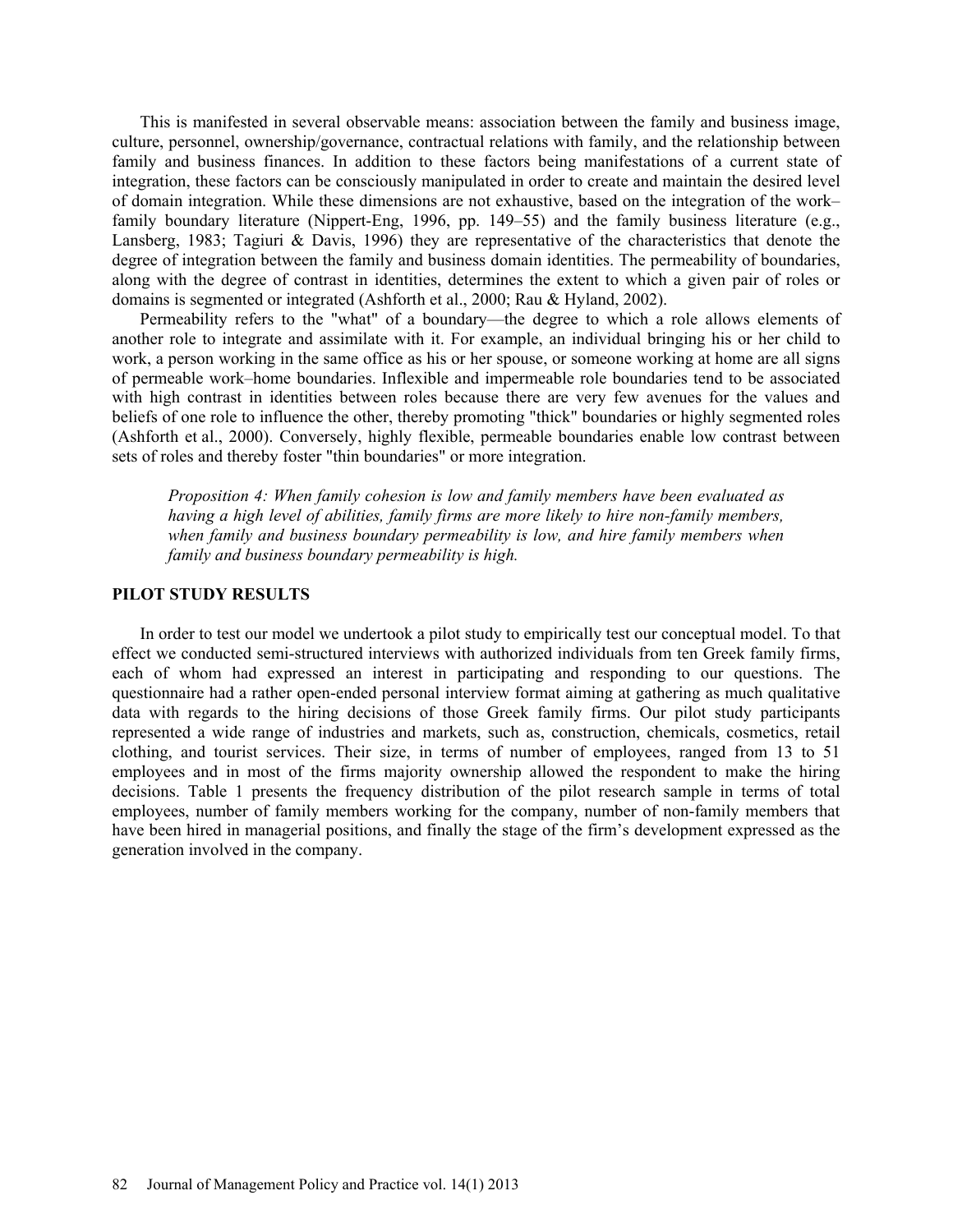|            | Total<br>employees in<br>the company | Family members<br>working in the<br>company | Non-family<br>members in<br>managerial<br>positions | Generation involved<br>in the company |
|------------|--------------------------------------|---------------------------------------------|-----------------------------------------------------|---------------------------------------|
| Company 1  | 20                                   |                                             |                                                     | 2nd                                   |
| Company 2  | 13                                   |                                             |                                                     | 2nd                                   |
| Company 3  | 51                                   |                                             |                                                     | 2nd                                   |
| Company 4  | 40                                   |                                             | 2                                                   | 1st                                   |
| Company 5  | 49                                   |                                             |                                                     | 2nd                                   |
| Company 6  | 45                                   |                                             |                                                     | 2nd                                   |
| Company 7  | 14                                   | h                                           |                                                     | 4th                                   |
| Company 8  | 27                                   | 12                                          | 6                                                   | 2nd                                   |
| Company 9  | 32                                   |                                             | ∍                                                   | 3rd                                   |
| Company 10 | 23                                   |                                             |                                                     | 2nd                                   |

**TABLE 1 FREQUENCY DISTRIBUTION OF THE RESEARCH SAMPLE** 

#### **PRELIMINARY FINDINGS**

During the personal interview of family firm representatives, one of the questions was what family cohesion means for them. The majority of them answered that it means family harmony. Family members who trust, respect, appreciate and care each other are likely to cooperate with each other and support each other's decisions, both within the family unit itself and in the family business. It can be safely argued that a high degree of harmony within the family may facilitate the business decision process and set up appropriate processes for preparing family members to take over managerial positions in family firms, hence, family harmony can be conceptualized as an expression of high family cohesion. Additionally, the interviewees stated that family cohesion constitutes the main factor contributing to family business development by since the mean response to the critical question 'How much do you grade your family's cohesion?' was 4 or 5 on a Likert scale. We then went through the responses in order to assess the validity of our initial propositions.

Propositions 1 and 2 were corroborated by the responses we received from our limited sample, but these were the easy choices for the family firm respondents. As far as Proposition 3 is concerned, the responses impressed upon us that this proposition was not clearly corroborated by the respondents. Most of the responding family firm decision makers with high cohesion indicated that if they had to choose between a family member with lower skills than what the position required and a more skilful person outside the family environment, they would choose external hiring, contrary to our conjecture. On the other hand, it is noteworthy that all of them have hired in the past a family member with less abilities than what was required. This can be explained by the fact that the family representatives want to have the image of fair and modern manager but in reality, they are influenced by family relationships. For example, if the family member has a direct conflict with the owner-manager, it is more likely that he/she will not be hired. If the conflict is with other family members, the family member may be hired. Consequently, it is not clear whether we should solidly presume that high cohesion means that the family firm will employ a family member with low level of abilities, even with a high flexibility allowed by the family to its leadership. As mentioned earlier, flexibility refers to the "when" of a boundary—the degree to which an individual is adaptable to when family cohesion invokes a particular role or domain and "appeals" for an exception to be made in favour of a low skilled internal hire. Because of the limited sample, it is an issue that needs to be investigated further.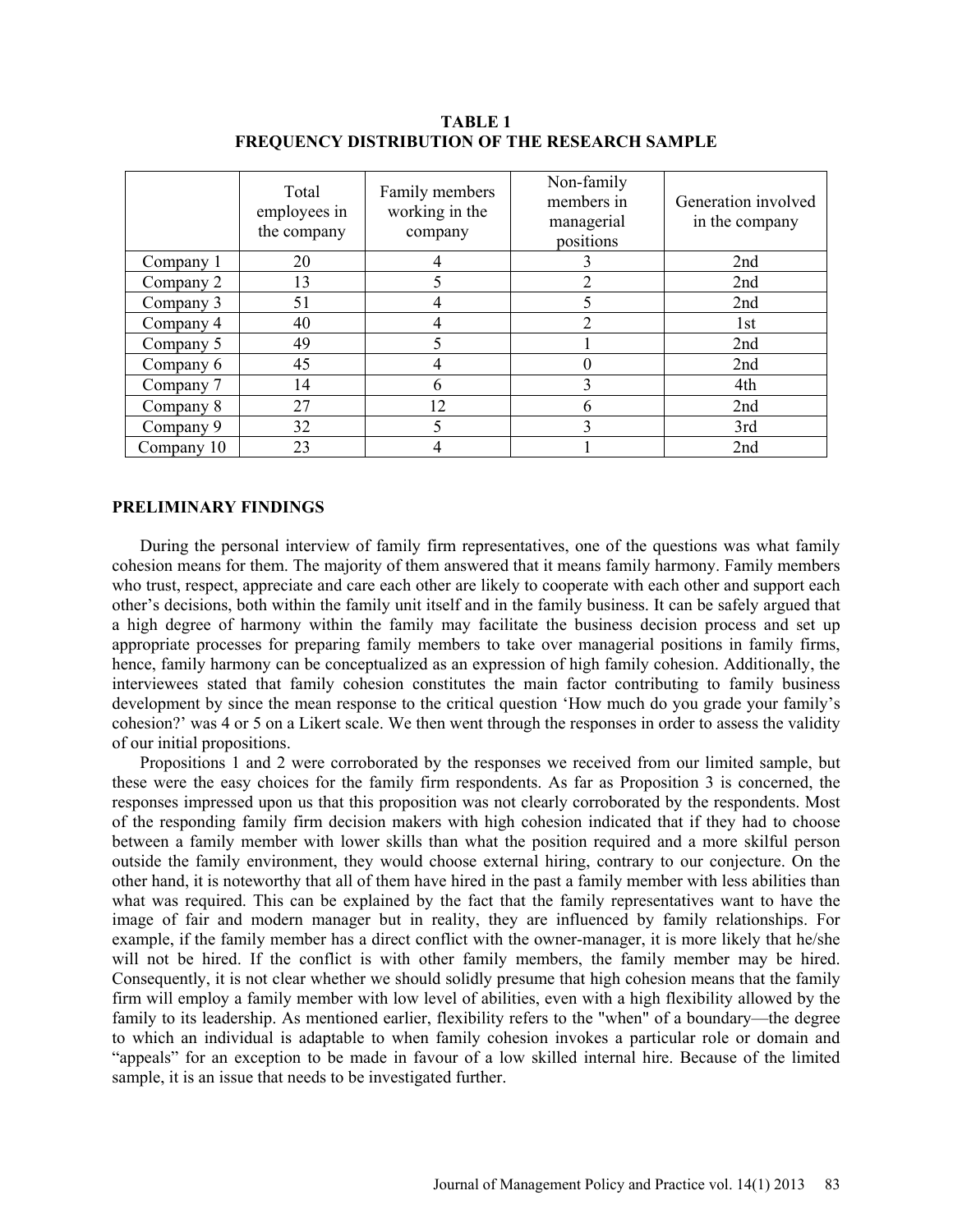Considering Proposition 4, we found that when family cohesion is low and family members have high level of abilities, the family firm may indeed hire family or non-family members. What the final choice will be is subject to the discretion of the owner-manager and also depends on the family relationships in every occasion. Additionally, the decision depends on the degree of integration between the family and business domain identities, and the permeability of these boundaries, i.e. the "what" of a boundary and the degree to which a role allows elements of another role to integrate and assimilate with it. Permeability is also affected by the degree of contrast in identities, which, as mentioned earlier, determines the extent to which a given pair of roles or domains are segmented or integrated. However, here also, because of the limited sample, this is an area needing further investigation.

## **ADDITIONAL FINDINGS & FUTURE RESEARCH CONSIDERATIONS**

The family firms responding to our open ended interview provided some other interesting findings. First of all, concerning the domains of business and family affairs it was clear that it is difficult to create and define the borders between these two domains. In particular, the greater part of them seem to always discuss business issues at home in their everyday family life. There were certain responses indicating that almost all the members of the family are aware of the course the business is taking, even if they do not participate in the day to day operations or working for the family firm.

Despite their constant efforts to keep family relationships and affairs separate and outside the firm, the majority of them actually cannot achieve this Sisyphean task and they state that, quite often, family issues affect the decision-making process of the company.

It is obvious therefore, as expected, that the multifold aspects of family businesses is also an issue in the Greek business environment too, and it is difficult for the stakeholders of family businesses to put limits between the family and the business life by restricting the permeability between the family and the business domains. Therefore, they just constantly try to keep some balance between them and a happy medium that would make as many stakeholders "happy".

Moreover, regarding the way the skills of family members are evaluated in order to be considered as suitable potential management material for the family firm, although the sample of companies cannot be considered as representative of the large family business population, certain patterns became apparent from the respondents. To be more specific, when it comes to hire a family member as a new employee, even if there were some kind of a discussion among the upper level managers, the ultimate decision is taken usually by the family member who is also a majority owner and the decision maker. Furthermore, the criteria that used for the evaluation of a family member's skills are almost always business related.

However, almost all of the respondents revealed that in the past they had hired, at least once, a family member not based on business criteria but rather strictly on family criteria. Hence, there is the definite notion in a family firm, especially in high family cohesion environments, that regardless of what is said or intended, often the evaluation is not based on purely business criteria, but is also affected by the family's emotional bonds and influence and how flexible and/or permeable the business and family domains are. This is further substantiated by the responses regarding the corrective actions taken by the family owners in case of unsatisfactory performance exhibited by a family member. The majority of the respondents stated that in such a situation, after making some recommendations, they prefer assigning the family member to a different position. Only few of them stated that they were willing to go further firing the underperforming family member.

Finally, as far as training methods to improve family member employee skills it was clear from the responses that there is no distinctly defined training process in the majority of the responding family firms. Usually, coaching takes the guise of training of new family member employees directly by the owner of the firm and only in very few circumstances the manager of the involved department was asked to undertake this duty. Thus, one can conclude that the training of family members is usually dealt on as needed basis, rather as a conscious and formalized process of the family business. Additionally, even though the respondents indicated that prior working experience in another company is highly desirable, once again, the actual facts seem to be contradictory. On one hand the respondents stated that they would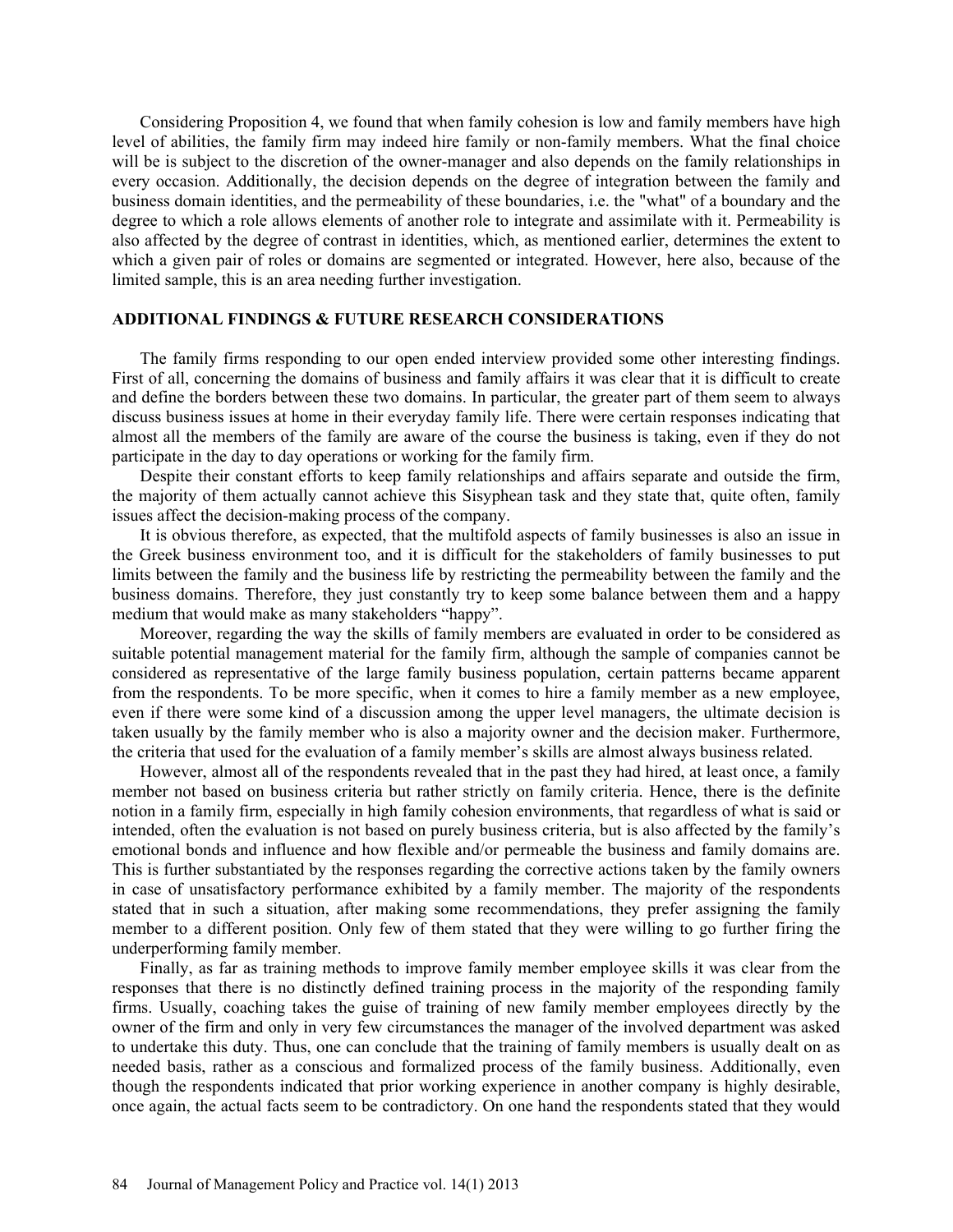strongly encourage a new family member managerial prospect to seek employment outside the family firm in order to gain valuable experience and expertise in another company, preferably in the same industry, that could later bring back to the family firm. Nevertheless, they confessed with dismay that the majority of family member employees in the family business never did that, and when they were hired they had no prior work experience.

## **DISCUSSION & CONCLUSION**

A number of research studies have pointed out that significant differences exist between family and non-family firms, and these differences are most pronounced in the area of human resources (Dunn, 1995). For example, some studies found that human resources decisions in family businesses are influenced more by family values and personality traits than by objective performance measures (Welsh & Klandt, 1997). Family values and culture create a filter in the decision-making process that complicates human resource issues such as selecting and training a family member.

A major reason for these differences lies in the multiple identities of family firms compared to other types of organizations. Simply, family issues are often intertwined with business issues, especially since family members are a priori involved in the business. Such an overlap between the two naturally separate systems and domains – the family and the business - creates unique human resources issues which may hinder the development of a distinct organizational identity that results in an effective human resource strategy in areas such as a prospective family member employee's selection and training. As a result, family firms according to Astrachan & Kolenko (1994) tend to have limited organizational capacity and this constitutes a major cause of the high failure rate of family firms in later generations because of the lack of effective human resource planning especially in selection and training of family members. Even though the size of the average family business hinders their ability to commit and maintain a competent human resource department and develop a systematic formal human resources strategy, it is recommended that they pay more attention to these critical processes and not rely solely on the ownermanager's ad hoc judgment for such important decisions.

Finally, building a more in-depth understanding about the role of identity within the family business system would assist family members in better comprehending the interactions within their family and family business. Family members will thus be able to signal through identity confirmation that they accept differences among each other and by this lower the probability of destructive conflicts. This might help influence the family system in a way that ensures successful succession and reliable and long-lasting interactions with nonfamily managers and family and non-family employees (Klein, 2008).

The present article attempted to make a contribution to the body of knowledge on family businesses concerning the extent to which family cohesion influences the selection criteria, the evaluation process and the training of family members. Because of the fact that this was a pilot study and employed only a small sample of family firms, the findings are still in need of further investigation and cannot be generalized. Further research with a larger and more representative and possibly intercultural sample is needed, in order to confirm and further refine the proposed conceptual model linking family cohesion, family member skill evaluation and hiring decisions in a family firm.

### **REFERENCES**

Alizadeh, Y. (1999). Multi-relational aspect of family business networks. Paper presented at the International Council for Small Business Conference, Naples.

Aronoff, C.E., & Ward, J.L. (1995). Family-owned businesses: A thing of the past or a model for the future?. Family Business Review, 8(2), 121–130.

Amundson, G. (1997). Harmony is key to effective family business succession. Business First. 14(2), 18.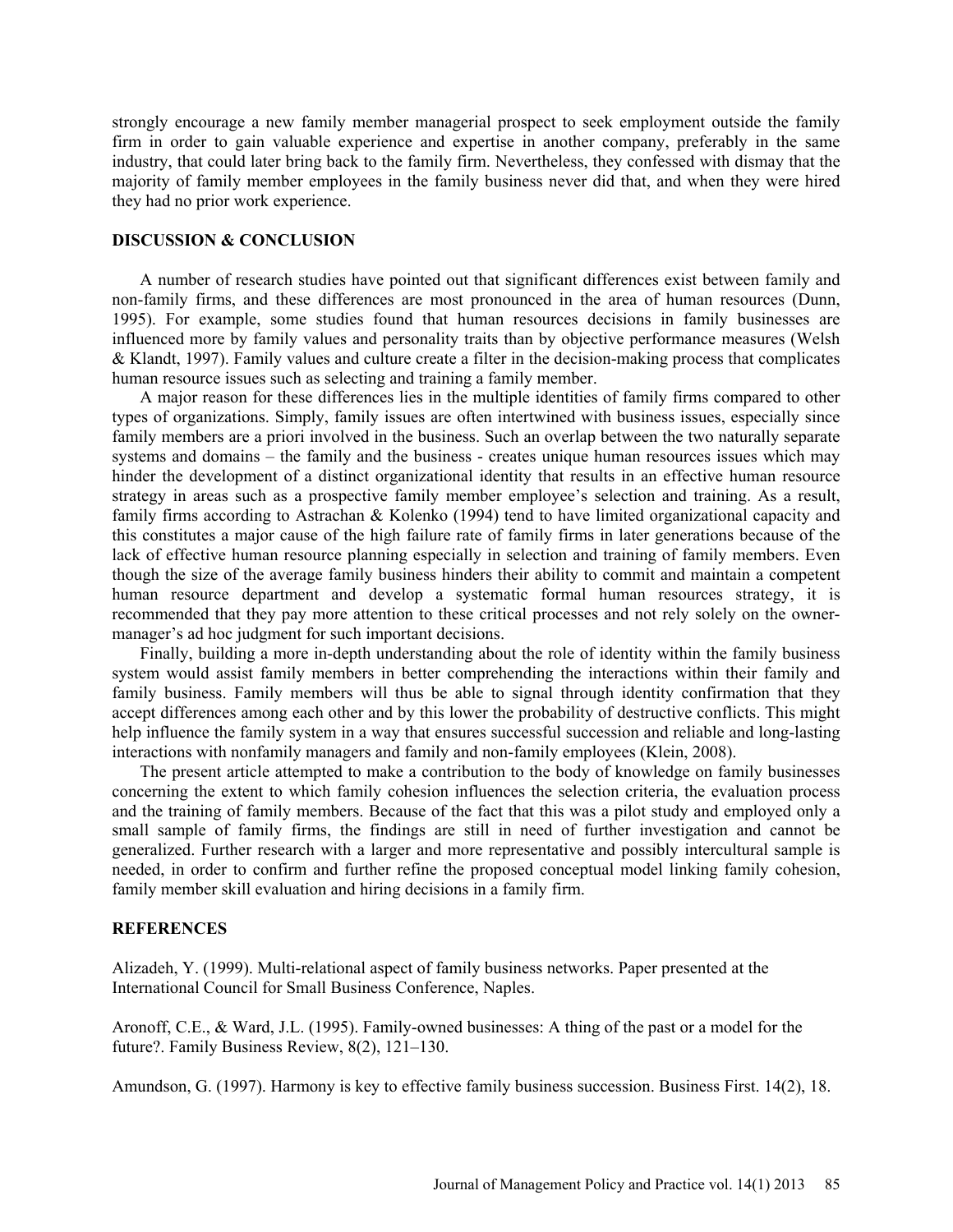Ashforth, B.E. (1998). Becoming: How does the process of identification unfold? In D.A. Whetten & P.C. Godfrey (Eds.), Identity in organizations: Building theory through conversations (pp. 213–222). Thousand Oaks, CA: Sage Publications.

Astrachan, J.H. & Kolenko, T.A. (1994). A neglected factor explaining family business success: human resources practices. Family Business Review, 7(3), 251-262.

Astrachan, J.H., Klein, S.B., & Smyrnios, K.X. (2002). The F-PEC scale of family influence: A proposal for solving the family business definition problem. Family Business Review, 15, 45–58.

Barach, J.A., Gantisky, J.B., Carlson, J.A., & Doochin, B.A. (1988). Entry of the next generation: Strategic challenge for family business. Journal of Small Business Management, 26(2), 49–56.

Barry, B. (1975). The development of organization structure in the family firm. Journal of General Management 1, 42-46.

Beckhard, R. & Dyer, G. (1983). Managing continuity in the F-owned business. Organizational Dynamics, Summer, 5-12.

Benson, B., Crego, E.T., & Drucker, R.H. (1990). Your family business: A success guide for growth and survival. Homewood, IL: Dow Jones-Irwin.

Burke, C.S., Stagl, K.C., Klein, C., Goodwin, G.F., Salas, E. & Halpin, S.M. (2006). What type of leadership behaviours are functional in teams? A meta-analysis. Leadership Quarterly, 17, 288-307.

Chua, J.H., Chrisman, J.J., & Sharma, P. (1999). Defining the family business by behavior. Entrepreneurship Theory and Practice, 23, 19–39.

Cohen, S.G. & Bailey, D.E. (1997). What makes teams work: Group effectiveness research from the shop floor to the executive suite. Journal of Management, 23 (3), 239-290.

Deloitte & Touche Survey. (1999). Are Canadian family businesses an endangered species: The first success readiness survey of Canadian family-owned business. Conducted by Deloitte & Touche Centre for tax education and Research at the University of Waterloo.

Ding, H-B & Lee S-H (2008). Make or Buy. In Theoretical Developments and Future Research in Family Business, (P.H. Phan & J.E. Butler, Eds.), Information Age Publishing, 195-211.

Dumas, C. (1990). Preparing the new CEO: Managing the father-daughter succession process in family business. Family Business Review, 3(2), 169-179.

Dunn, B. (1995). Success themes in Scottish family enterprises. Family Business Review, 8(1), 17–28.

Dyer, W.G. (1986). Cultural change in family firms: Anticipating and managing business and family transitions. San Francisco: Jossey-Bass.

Goldberg, S.D. & Woolridge, B. (1993). Self-Confidence and Managerial Autonomy: Successor Characteristics Critical to Succession in Family Firms. Family Business Review, Spring, 6(1), 55-73.

Gomez-Mejia, L., Nunez-Nickel, M., & Gutierrez, I. (2001). The role of family ties in agency contracts. Academy of Management Journal, 44, 81–95.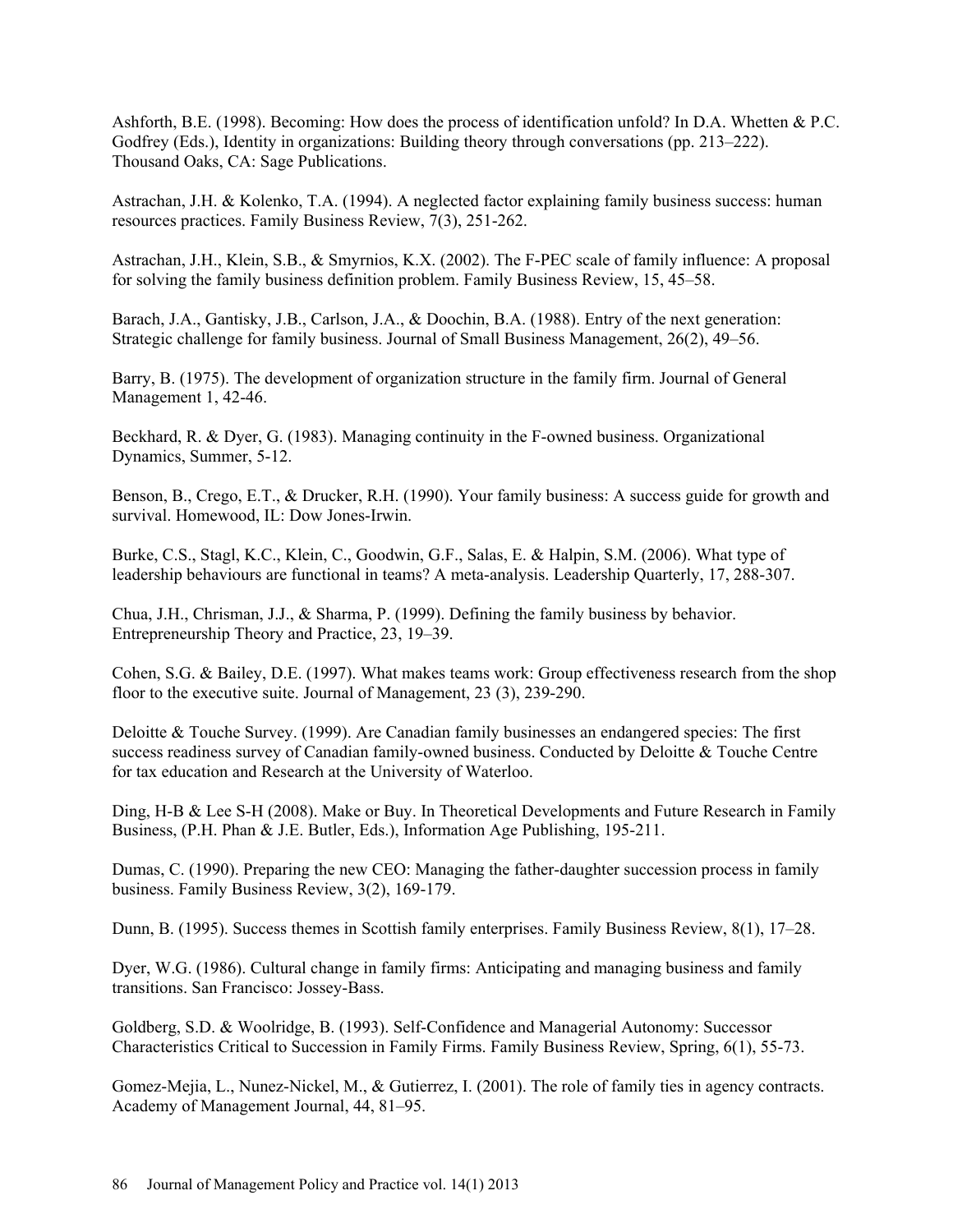Hackman, J.R. & Oldham, G.R. (1980). Work redesign. Reading, Mass: Addison-Wesley.

Handler, W.C. (1994). Succession in family business: A review of the research. Family Business Review, 7(2), 133-157.

Harveston, P.D., Davis, P.S., Lyden, J.A. (1997). Succession planning in family business: the impact of owner gender. Family Business Review 10, 373–396.

Hoover, E.A., & Hoover, C.L. (1999). Getting along in family business: The relationship intelligence handbook. New York: Routledge.

Ibrahim, A.B, K Soufani, K., Poutziouris, P.Z. & Lam, J.. (2004). Qualities of an effective successor: the role of education and training. Education and Training, 46 (8/9), 474-480.

Kepner, E. (1991). The family and the firm: A coevolutionary perspective. Family Business Review, 4, 445-461.

Kets De Vries, M.F.R., & Miller, D. (1987). Unstable at the top. NAL, New York.

Keyt, Astrachan & Blumentritt, 2007. Creating the environment where non-family CEOs thrive. Chicago, United States: Family Business Center.

Klein, S.B. (2008). Commentary and Extension: Moderating the Outcome of Identity Confirmation in Family Firms. Entrepreneurship Theory & Practice, 32(6), 1083-1088.

Lansberg, I.S. (1983). Managing human resources in family firms: The problem of institutional overlap. Organizational Dynamics, 12(1), 39–46.

Matlay, H, (2005). Entrepreneurship education in UK business schools: Conceptual, contextual and policy considerations. Journal of Small Business and Enterprise Development, 12(4), 627-643.

Morris, M.H., Williams, R.O., Allen, J.A., Avila, R.A. (1997). Correlates of success in family business transitions. Journal of Business Venturing 12, 385–401.

Nippert-Eng, C. (1996). Home and work: Negotiating boundaries through everyday life. Chicago: The University of Chicago Press.

Olson, D.H. (1988). The circumplex model of family systems VIII: Family assessment and intervention. New York: Haworth Press.

Olson, D.H, Russell, C.S. & Sprenkle, D.H.. (1988). Circumplex model: Systemic assessment and treatment of families. New York: Haworth Press.

Olson, D.H. & Gorall, D.M. (2003). Circumplex model of marital and family systems. In F. Walsh (Ed.), Normal family processes: Growing diversity and complexity (pp. 514–549). New York: The Guilford Press.

Pollak, R.A. (1985). A transaction cost approach to families and households. Journal of Economic Literature, 23(2), 581–608.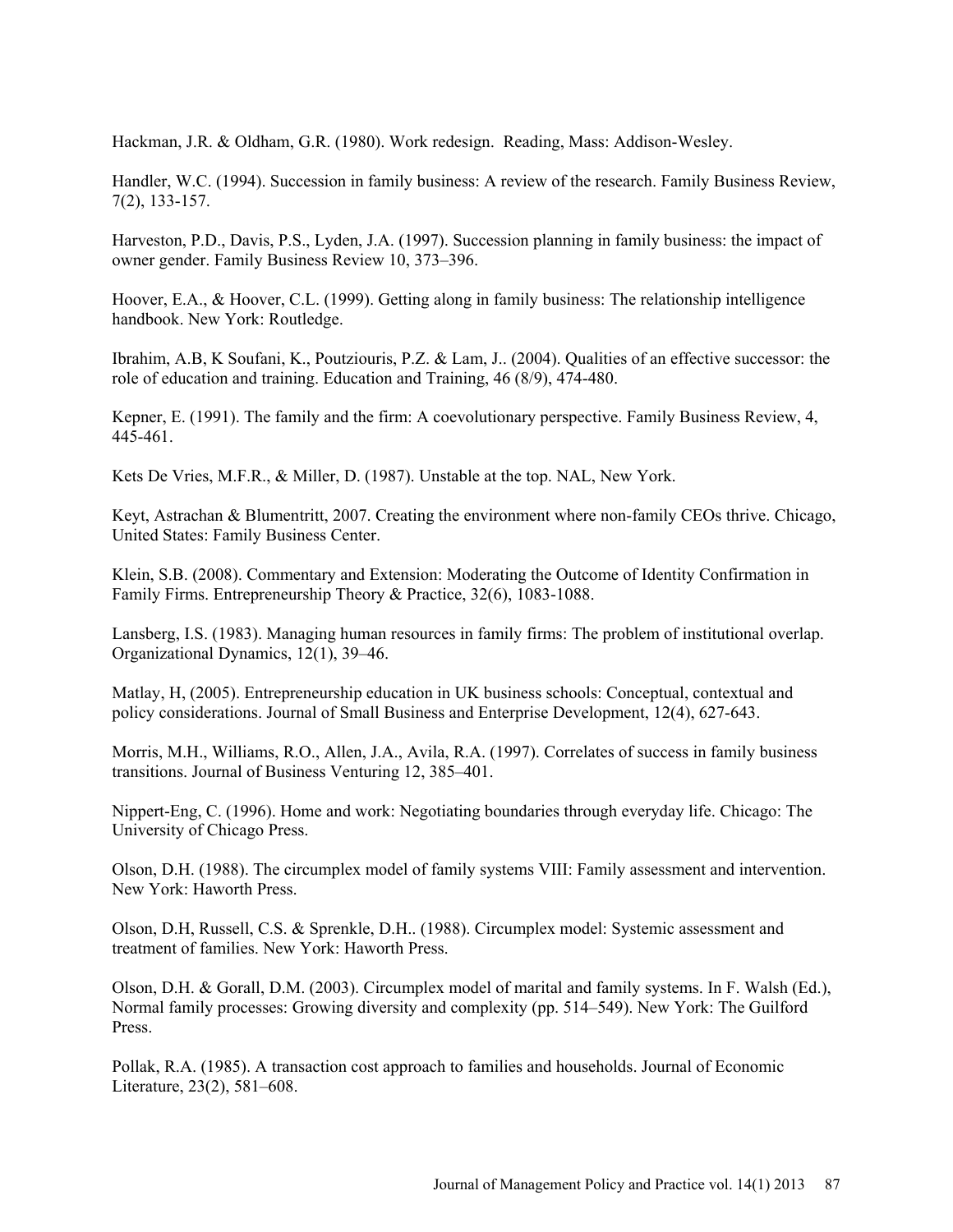Poulin, D. (1994). La cooperation inter-firme: Une synthèse de la literature. Université Laval, Quebec City, Canada.

Poza, E.J. (2004). Family business. Mason, OH: Thompson, South-Western Publishing.

Pyromalis, V.D., Vozikis, G.S, Kalkanteras, T.A., Rogdaki, M.E., & Sigalas, G.P. (2006). An integrated framework for testing the success of the family business succession process according to gender specificity. Family Business Research Handbook, Poutziouris P. (Ed.). Northampton, MA: Edward Elgar Publishing, pp. 422-442.

Rau, B.L. & Hyland, M.M. (2002). Role conflict and flexible work arrangements: The effects on applicant attraction. Personnel Psychology, 55, 111–136.

Rose, M.B. 2000. Firms, networks, and business values: The British and American cotton industries since 1750. Cambridge, United Kingdom: Cambridge University Press.

Rosenblatt, P.L., Anderson, M.R. & Johnson, P. (1985). The family in business: Understanding and dealing with the challenges entrepreneurial families face. San Francisco, CA: Jossey-Bass Inc.

Shanker, M.C. & Astrachan, J.H. (1996). Myths and realities: Family businesses' contribution to the U.S. economy: A framework for assessing family business statistics. Family Business Review, 11, 49–60.

Tagiuri, R. & Davis, J. (1996). Bivalent attributes of the family firm. Family Business Review, 9, 199– 209.

Ward, J.L. (1987). Keeping the family business healthy: How to plan for continuing growth, profitability, and family leadership. San Francisco: Jossey-Bass.

Welsh, H. & Klandt, H. (1997). International Entrepreneurship and Small Business Biography, 2nd ed., DePaul University, Chicago, IL.

Whiteside, M. & Brown, F. (1996). Drawbacks of a dual systems approach to family firms: Can we expand our thinking? In C.E. Aronoff, J. Astrachan, & J.L. Ward (Eds.), Family business sourcebook II (pp. 35–43). Marietta, GA: Business Owner Resources.

Wiley, D. (1987). The relationship between work/nonwork role conflict and job-related outcomes: Some unanticipated findings. Journal of Management, 13(3), 467-472.

Zedeck, S. (1992). Work, Families, and Organizations. San Francisco, Jossey-Bass.